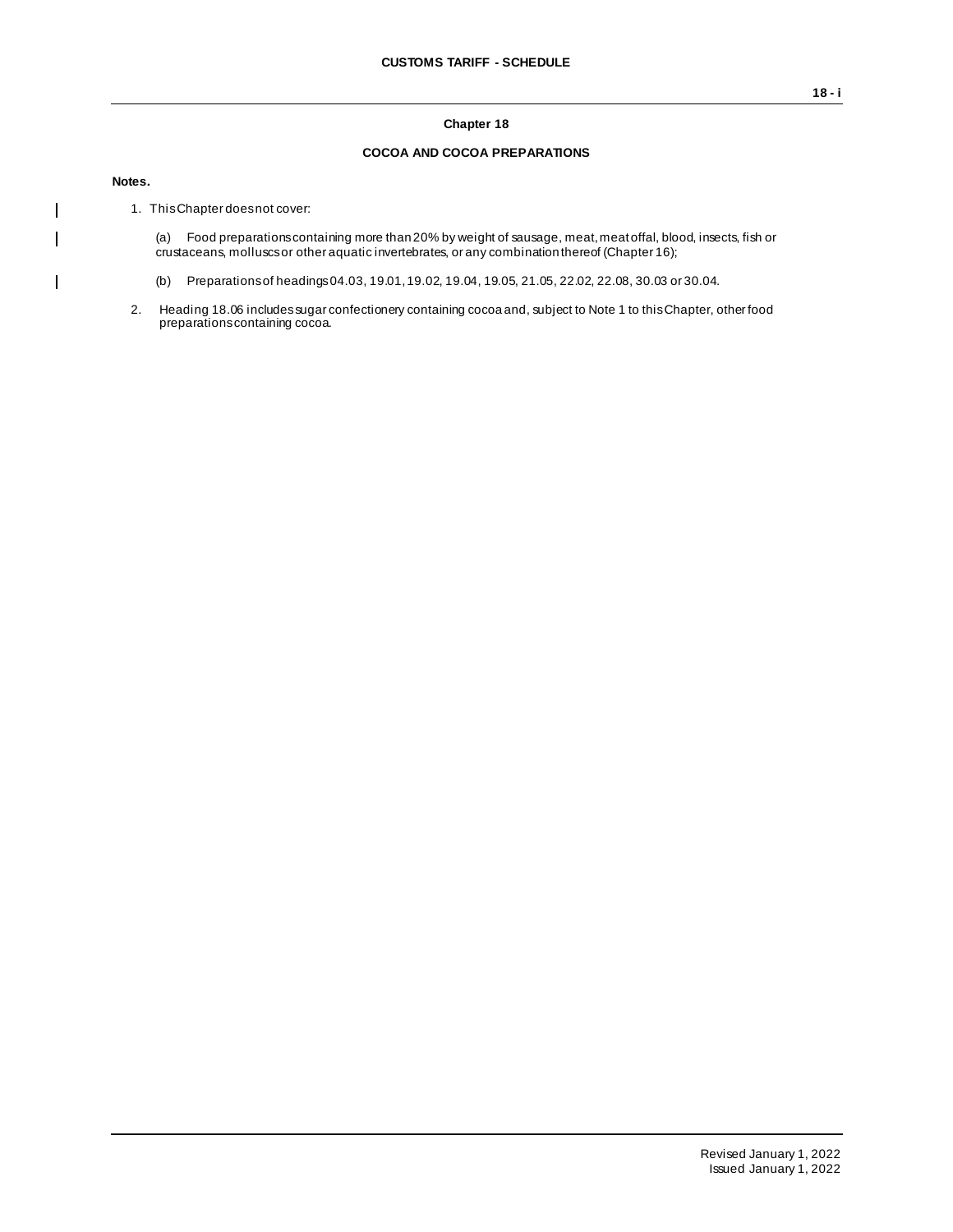## **CUSTOMS TARIFF - SCHEDULE**

| <b>Tariff</b><br><b>Item</b> | <b>SS</b> | <b>Description of Goods</b>                                                        | Unit of<br>Meas. | <b>MFN</b><br><b>Tariff</b> | <b>Applicable</b><br><b>Preferential Tariffs</b>                                                                             |
|------------------------------|-----------|------------------------------------------------------------------------------------|------------------|-----------------------------|------------------------------------------------------------------------------------------------------------------------------|
|                              |           | 1801.00.00 00 Cocoa beans, whole or broken, raw or roasted.                        | <b>TNE</b>       | Free                        | CCCT, LDCT, GPT, UST,<br>MXT, CIAT, CT, CRT, IT,<br>SLT, PT, COLT, JT, PAT,<br>HNT, KRT, CEUT, UAT,<br>CPTPT, UKT: Free      |
|                              |           | 1802.00.00 00 Cocoa shells, husks, skins and other cocoa waste.                    | KGM              | Free                        | CCCT, LDCT, GPT, UST,<br>MXT, CIAT, CT, CRT, IT,<br>PT, COLT, JT, PAT, HNT,<br>KRT, CEUT, UAT,<br>CPTPT, UKT: Free           |
| 18.03                        |           | Cocoa paste, whether or not defatted.                                              |                  |                             |                                                                                                                              |
|                              |           | 1803.10.00 00 -Not defatted                                                        | <b>KGM</b>       | Free                        | CCCT, LDCT, GPT, UST,<br>MXT, CIAT, CT, CRT, IT,<br>NT, SLT, PT, COLT, JT,<br>PAT, HNT, KRT, CEUT,<br>UAT, CPTPT, UKT: Free  |
|                              |           | 1803.20.00 00 - Wholly or partly defatted                                          | <b>KGM</b>       | Free                        | CCCT, LDCT, GPT, UST,<br>MXT, CIAT, CT, CRT, IT,<br>NT, SLT, PT, COLT, JT,<br>PAT, HNT, KRT, CEUT,<br>UAT, CPTPT, UKT: Free  |
|                              |           | 1804.00.00 00 Cocoa butter, fat and oil.                                           | KGM              | Free                        | CCCT, LDCT, GPT, UST,<br>MXT, CIAT, CT, CRT, IT,<br>NT, SLT, PT, COLT, JT,<br>PAT, HNT, KRT, CEUT,<br>UAT, CPTPT, UKT: Free  |
|                              |           | 1805.00.00 00 Cocoa powder, not containing added sugar or other sweetening matter. | KGM              | Free                        | CCCT, LDCT, GPT, UST,<br>MXT, CIAT, CT, CRT, IT,<br>NT, SLT, PT, COLT, JT,<br>PAT, HNT, KRT, CEUT,<br>UAT, CPTPT, UKT: Free  |
| 18.06                        |           | Chocolate and other food preparations containing cocoa.                            |                  |                             |                                                                                                                              |
| 1806.10                      |           | -Cocoa powder, containing added sugar or other sweetening matter                   |                  |                             |                                                                                                                              |
|                              |           | 1806.10.10 00 - - - Containing 90% or more by weight of sugar                      | KGM              | 6%                          | CCCT, LDCT, UST,<br>CIAT, CT, CRT, IT, NT,<br>SLT, PT, COLT, JT, PAT,<br>HNT, KRT, CEUT, UAT,<br>CPTPT, UKT: Free<br>GPT: 5% |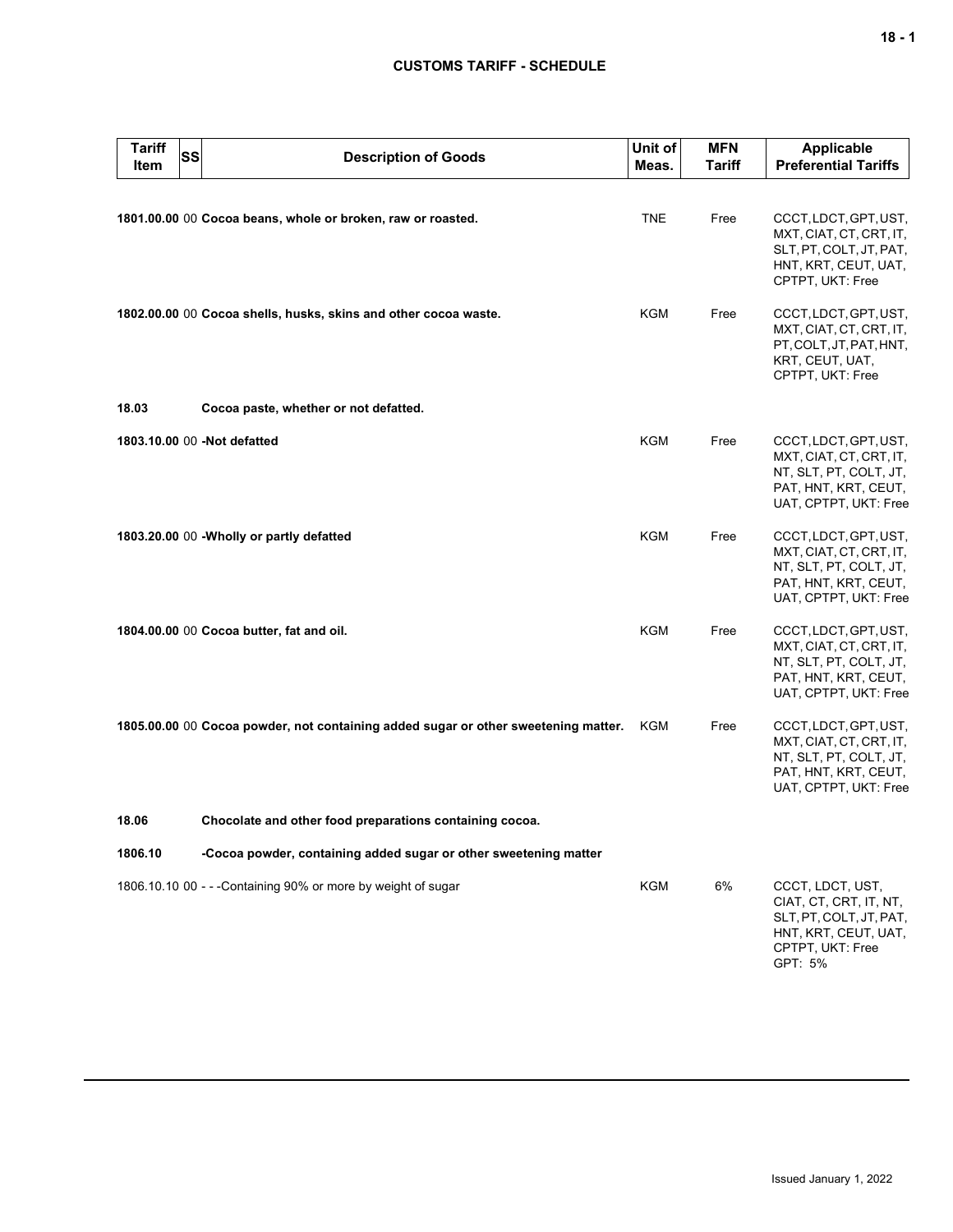| <b>Tariff</b><br>Item     | SS | <b>Description of Goods</b>                                                                                                                                                                          | Unit of<br>Meas.         | <b>MFN</b><br>Tariff                   | <b>Applicable</b><br><b>Preferential Tariffs</b>                                                                                                                              |
|---------------------------|----|------------------------------------------------------------------------------------------------------------------------------------------------------------------------------------------------------|--------------------------|----------------------------------------|-------------------------------------------------------------------------------------------------------------------------------------------------------------------------------|
| 1806.10.90 00 - - - Other |    |                                                                                                                                                                                                      | <b>KGM</b>               | 6%                                     | CCCT, LDCT, UST,<br>MXT, CIAT, CT, CRT, IT,<br>NT, SLT, PT, COLT, JT,<br>PAT, HNT, KRT, CEUT,<br>UAT, CPTPT, UKT: Free<br>GPT: 3%                                             |
| 1806.20                   |    | -Other preparations in blocks, slabs or bars weighing more than 2 kg or<br>in liquid, paste, powder, granular or other bulk form in containers or<br>immediate packings, of a content exceeding 2 kg |                          |                                        |                                                                                                                                                                               |
|                           |    | 1806.20.10 00 - - - Cocoa paste containing added sugar or other sweetening matter, whether<br>or not enriched with additional cocoa butter, but containing no other<br>ingredients                   | KGM                      | Free                                   | CCCT, LDCT, GPT, UST,<br>MXT, CIAT, CT, CRT, IT,<br>NT, SLT, PT, COLT, JT,<br>PAT, HNT, KRT, CEUT,<br>UAT, CPTPT, UKT: Free                                                   |
|                           |    | ---Chocolate ice cream mix or ice milk mix:                                                                                                                                                          |                          |                                        |                                                                                                                                                                               |
|                           |    | 1806.20.21 00 - - - - Within access commitment                                                                                                                                                       | <b>KGM</b>               | 5%                                     | CCCT, LDCT, UST,<br>MXT, CIAT, CT, CRT, IT,<br>NT, SLT, PT, COLT, JT,<br>PAT, HNT, CEUT, UAT,<br>CPTPT, UKT: Free<br>GPT: 5%                                                  |
|                           |    | 1806.20.22 00 - - - - Over access commitment                                                                                                                                                         | <b>KGM</b>               | 265% but not<br>less than<br>\$1.15/kg |                                                                                                                                                                               |
| 1806.20.90                |    | ---Other                                                                                                                                                                                             |                          | Free                                   | CCCT, LDCT, GPT, UST,<br>MXT, CIAT, CT, CRT, IT,<br>NT, SLT, PT, COLT, JT,<br>PAT, HNT, KRT, CEUT,<br>UAT, CPTPT, UKT: Free                                                   |
|                           |    |                                                                                                                                                                                                      | <b>KGM</b><br><b>KGM</b> |                                        |                                                                                                                                                                               |
|                           |    | -Other, in blocks, slabs or bars:                                                                                                                                                                    |                          |                                        |                                                                                                                                                                               |
| 1806.31.00 00 - - Filled  |    |                                                                                                                                                                                                      | <b>KGM</b>               | 6%                                     | CCCT, LDCT, UST,<br>MXT, CIAT, CT, CRT, PT,<br>COLT, JT, PAT, HNT,<br>KRT, CEUT, UAT,<br>CPTPT, UKT: Free<br>AUT: 3.5%<br>NZT: 3.5%<br>GPT: 4%<br>IT: 3%<br>NT: 3%<br>SLT: 3% |